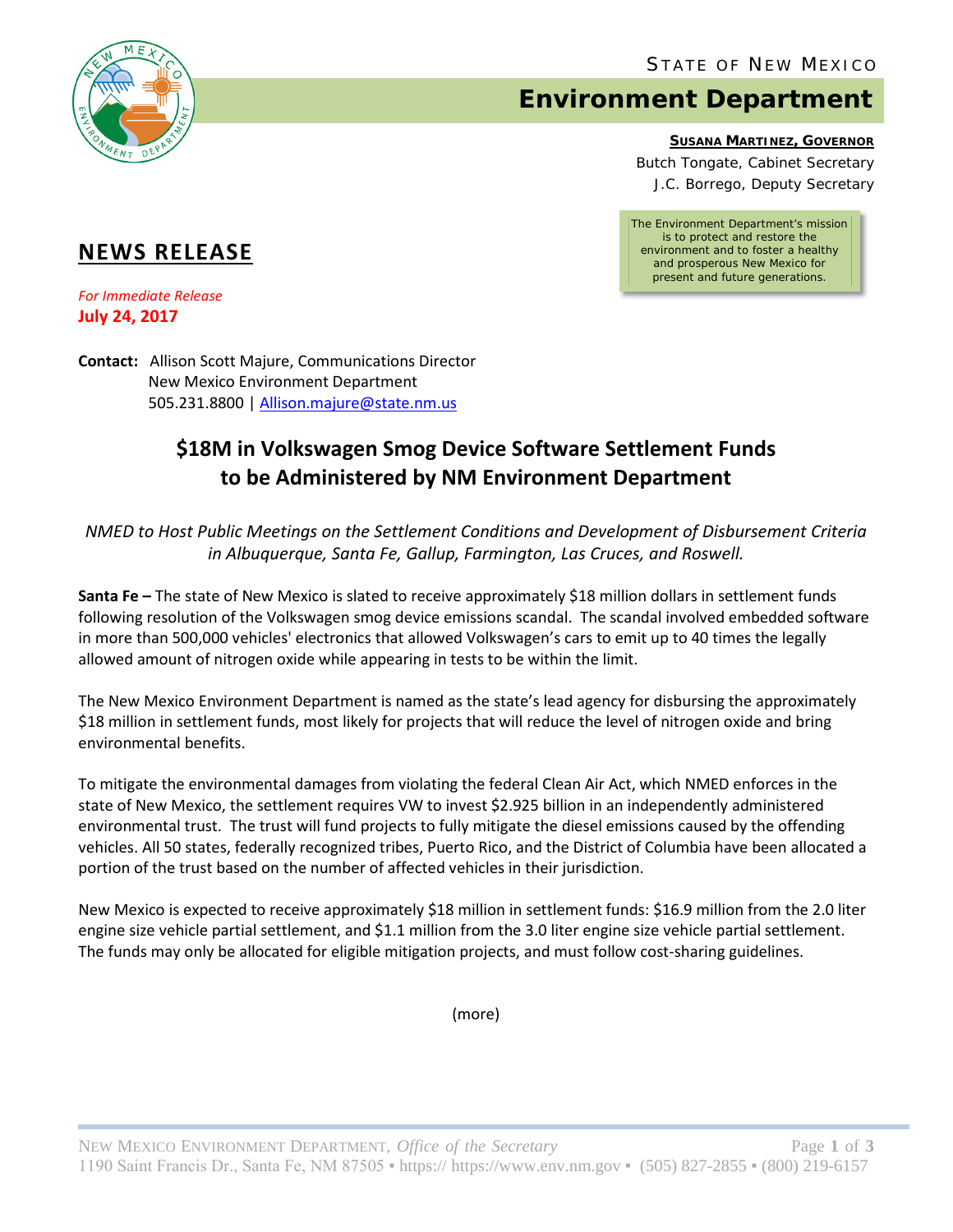As lead agency, the Environment Department will guide the creation of New Mexico's Beneficiary Mitigation Plan (BMP) and with public input will determine how the funds will be distributed for the benefit of New Mexicans and New Mexico's sky. The New Mexico BMP will articulate:

- the goals for the use of funds;
- the categories of Eligible Mitigation Actions that are appropriate to achieve the stated goals;
- the percentages of funds to be used for each type of Eligible Mitigation Action;
- a description of how New Mexico will consider the potential beneficial impact of the selected actions on air quality in areas that bear a disproportionate share of the air pollution burden;
- a general description of emission benefits that would be realized by implementation of the identified Eligible Mitigation Actions; and
- a description of the State's process for seeking and considering public input on the Beneficiary Mitigation Plan.

The national environmental mitigation trust establishes a process to administer the funds, and identifies ten categories of project eligibility:

- 1. Class 8 Local Freight Trucks and Port Drayage Trucks (Eligible Large Trucks)
- 2. Class 4 8 School Bus, Shuttle Bus, or Transit Bus (Eligible Buses)
- 3. Freight Switcher Locomotives
- 4. Ferries/Tugboats
- 5. Ocean Going Vessels Shorepower
- 6. Class 4 7 Local Freight Trucks (Eligible Medium Trucks)
- 7. Airport Ground Support Equipment
- 8. Forklifts and Cargo Handling Equipment at Ports
- 9. Light Duty Zero Emission Vehicle Supply Equipment (Up to 15% of the Allocation)
- 10. Matching Funds for Projects Eligible under the Diesel Emission Reduction Act (DERA)

New Mexico's Environment Department with other state agencies and public input is developing the criteria for scoring projects, which will include the level of nitrogen oxide reductions and environmental benefits.

Every project proposal submitted to NMED for funding that meets the eligibility requirements will be considered. As the BMP is still in development, no decisions have been made about how to spend New Mexico's share (approximately \$18M ) of the\$2.925B national settlement monies, or who will receive this money.

During August 2017, the Environment Department will conduct public outreach meetings in Albuquerque, Santa Fe, Gallup, Farmington, Las Cruces, and Roswell. At these meetings, representatives of the Environment Department will provide more details on the VW Settlement and solicit input.

To receive email alerts about dates for the public outreach meetings and information related to the Beneficiary Mitigation Plan, please visit the Environment Department's VW Settlement website at <https://www.env.nm.gov/vw-settlement/>and sign up for the VW Settlement Listserv by following the Subscribe to VW Settlement Updates link on that page.

###

**.For your Twitter Feed:** \$18M in Volkswagen Smog Device Software Settlement Funds to be Administered by NM Environment Dept[. https://www.env.nm.gov/vw-settlement/](https://www.env.nm.gov/vw-settlement/) #NM, #NMED #CleanAir